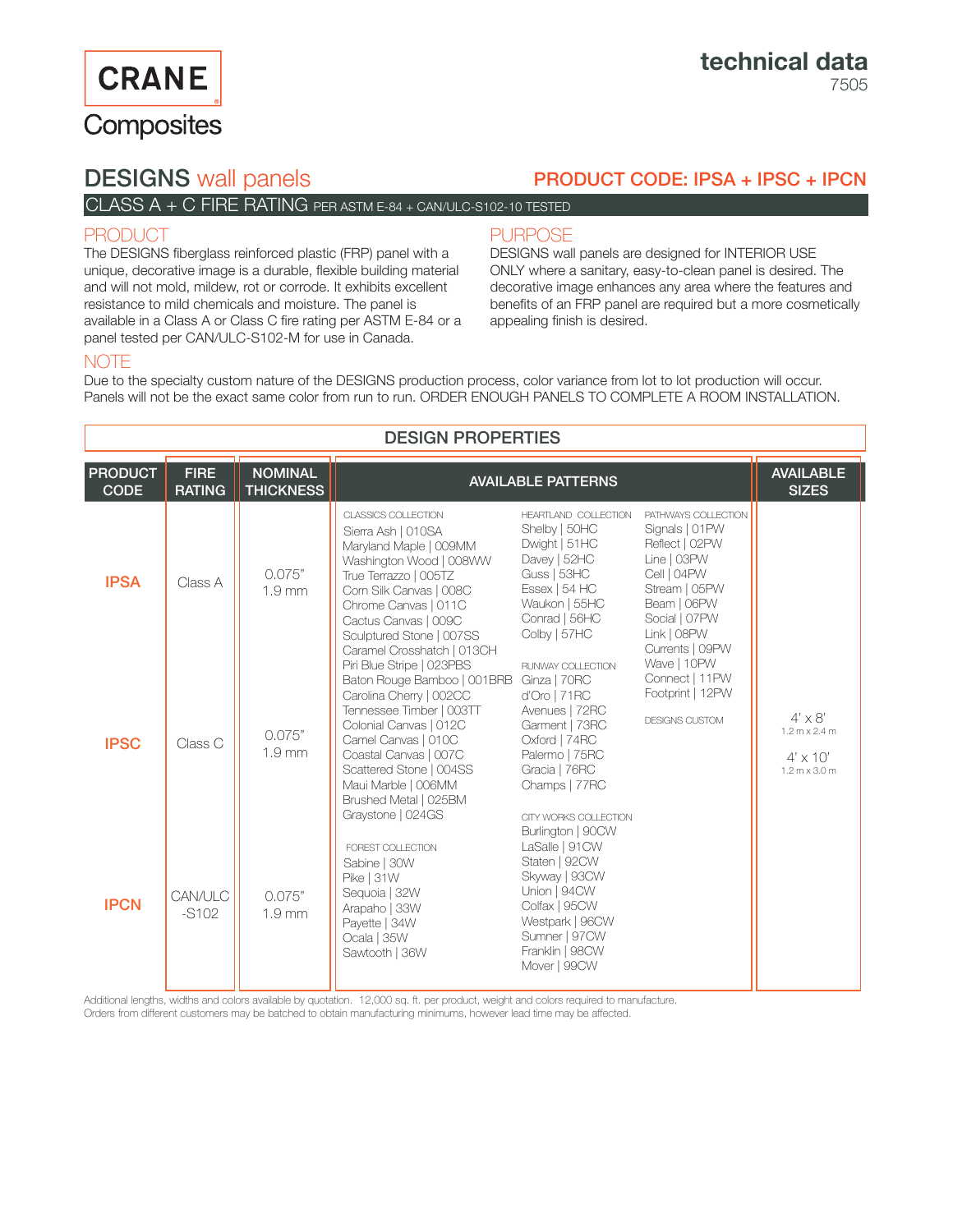| <b>TYPICAL PHYSICAL PROPERTIES</b>                |                                            |                                            |                                       |                        |  |  |  |  |
|---------------------------------------------------|--------------------------------------------|--------------------------------------------|---------------------------------------|------------------------|--|--|--|--|
| <b>PROPERTY</b>                                   | <b>IPSA</b>                                | <b>IPSC</b>                                | <b>IPCN</b>                           | <b>TEST METHOD</b>     |  |  |  |  |
| <b>FLEXURAL STRENGTH</b>                          | $10 \times 10^3$ psi   69 MPa              | 8 x 10 <sup>3</sup> psi   55 MPa           | 10 x 10 <sup>3</sup> psi   69 MPa     | <b>ASTM - D790</b>     |  |  |  |  |
| FLEXURAL MODULUS                                  | 0.25 x 10 <sup>6</sup> psi   1724 MPa      | $0.2 \times 10^6$ psi   1379 MPa           | 0.25 x 10 <sup>6</sup> psi   1724 MPa | <b>ASTM - D790</b>     |  |  |  |  |
| <b>TENSILE STRENGTH</b>                           | 6 x 10 <sup>3</sup> psi   41 MPa           | $7 \times 10^3$ psi   48 MPa               | 6 x 10 <sup>3</sup> psi   41 MPa      | <b>ASTM - D638</b>     |  |  |  |  |
| <b>TENSILE MODULUS</b>                            | $0.4 \times 10^6$ psi   2758 MPa           | $0.9 \times 10^6$ psi   6205 MPa           | $0.7 \times 10^6$ psi   4826 MPa      | ASTM - D638            |  |  |  |  |
| <b>BARCOL HARDNESS</b>                            | 25                                         | 25                                         | 25                                    | <b>ASTM - D2583</b>    |  |  |  |  |
| <b>IZOD IMPACT</b>                                | 5.0 ft-lb/in notched   0.27 J/mm           | 4.0 ft-lb/in notched   0.21 J/mm           | 5.0 ft-lb/in notched   0.27 J/mm      | <b>ASTM - D256</b>     |  |  |  |  |
| COEFFICIENT OF LINEAR<br><b>THERMAL EXPANSION</b> | 2 x 10 <sup>-5</sup> 10/10/°F   36 um/m/°C | 2 x 10 <sup>-5</sup> 10/10/°F   36 um/m/°C | N/A                                   | ASTM - D696            |  |  |  |  |
| SURFACE BURNING<br><b>CHARACTERISTICS</b>         | Class A                                    | Class C                                    | CAN/ULC-S102                          | ASTM - E84<br>and S102 |  |  |  |  |

#### **SPECIFICATIONS**

Crane Composites, Inc. (CCI) panels are manufactured by a continuous laminating process in lengths as required.

#### **COMPOSITION**

Reinforcement: Random chopped fiberglass. Resin Mix: Polyester/styrene copolymer, inorganic fillers, and pigments.

#### FINISHED PANEL QUALITY

- 1. Panels shall have a wear side with a smooth finish. Color shall be uniform throughout as specified. The backside shall be smooth. The backside surface may have some variations which do not affect functional properties and are not cause for rejection.
- 2. Physical properties shall be as set forth on Page 1.
- 3. Dimensions shall be as specified on purchase order, subject to the following tolerances: WIDTH:  $\pm 1/8$ " ( $\pm 3.2$  mm) LENGTH:  $\pm 1/8$ " ( $\pm 3.2$  mm) up to 12' (3.7 m) SQUARENESS:  $\pm 1/8$ " (3.2 mm) in 48" (1.2 m) of width
- 4. Product quality standards and tolerances for panel weight and thickness shall be as set forth in Crane Composites' Quality Control Procedures/Standards which are available on request.
- 5. Panels shall be installed in accordance with manufacturer's guidelines as set forth in the Crane Composites Installation Guide (Form #6876).

#### **CERTIFICATIONS**

- 1. Meets USDA/FSIS requirements.
- 2. Some products have been tested and meet the requirements FMVSS 302. For a list products that have been tested to this requirement, see our test reports on our website at www.cranecomposites.com/testreports. html
- 3. FRP does not support mold or mildew (per ASTM D3273 and ASTM D3274).
- 4. DESIGNS IPSA: Meets minimum requirements of major model building codes for Class A interior wall and ceiling finishes of flame spread ≤ 25, smoke developed ≤450 (per ASTM E-84).
- 5. DESIGNS IPCN: Meets minimum requirements of major model building codes for Class C interior wall and ceiling finishes of flame spread ≤ 200, smoke developed ≤450 (per ASTM E-84).
- 6. DESIGNS IPCN: Meeting certification requirements for CAN/ULC-S102.
- 7. This panel has earned GREENGUARD® Indoor Air Quality Certification (Certificate #16350-410) greenguard.org.